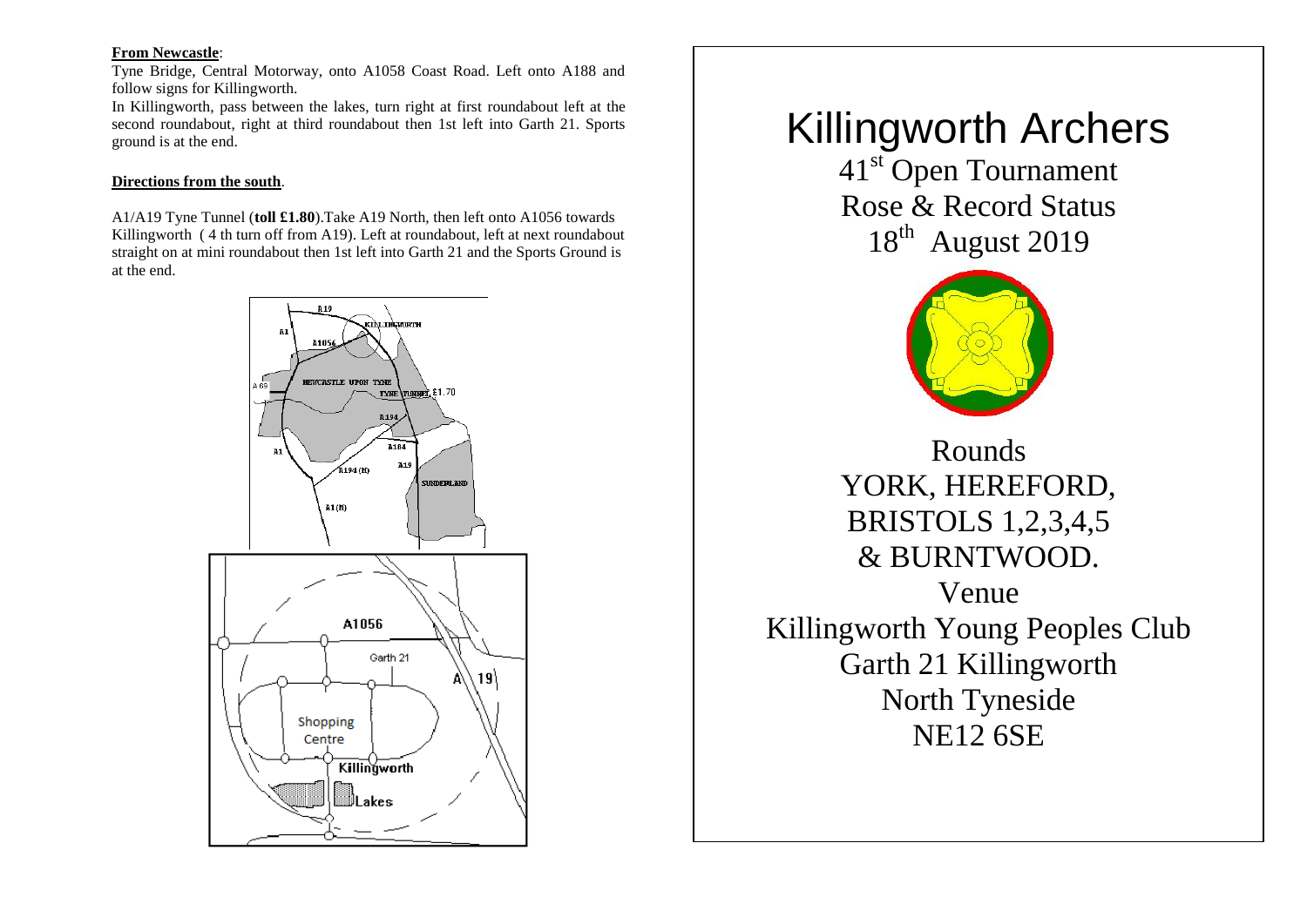| <b>TROPHIES &amp; AWARDS.</b>                                                 |                                    |  |
|-------------------------------------------------------------------------------|------------------------------------|--|
| <b>Ladies Recurve.</b> (Ladies shooting Hereford)                             |                                    |  |
| Highest score                                                                 | Salver & medal                     |  |
| 2nd score                                                                     | Medal                              |  |
| Highest 2nd. class                                                            | Shield & medal                     |  |
| <b>Gentlemen Recurve.</b> (Gent shooting York)                                |                                    |  |
| Highest score                                                                 | Cup & medal                        |  |
| 2nd. score                                                                    | Medal                              |  |
| Highest 2nd. class                                                            | Shield & medal                     |  |
| Club team (2 ladies & 2 gents) recurve                                        | Trophy & medals                    |  |
| <b>Compound and Longbow.</b><br>Highest score Lady (shooting Hereford)        |                                    |  |
| Highest score Gentleman (shooting York)                                       | Trophy & medal.<br>Trophy & medal. |  |
| other awards according to entries                                             |                                    |  |
| Sealed score prizes according to entries.                                     |                                    |  |
| <b>Awards for archers shooting Burntwood</b>                                  | according to entry,                |  |
| Juniors To be eligible for trophies, Juniors must shoot the relevant round    |                                    |  |
| (or longer) for their age, please ensure correct round is specified on entry. |                                    |  |
| 1st Girl Recurve                                                              | Trophy & medal                     |  |
| 1st Boy Recurve                                                               | Trophy & medal                     |  |
| Other categories/awards according to entries.                                 |                                    |  |
| <b>Any Archer</b>                                                             |                                    |  |
| Best Gold at longest distance, 1 <sup>st</sup> end                            | Trophy & medal                     |  |
| Best Gold at third distance, 1 <sup>st</sup> end                              | Trophy & medal                     |  |
|                                                                               |                                    |  |
| KILLINGWORTH ARCHERS 41st OPEN TOURNAMENT                                     |                                    |  |
| SUNDAY 18th AUGUST 2019.                                                      |                                    |  |
|                                                                               |                                    |  |
|                                                                               |                                    |  |
|                                                                               |                                    |  |
| Post CodePhone no                                                             |                                    |  |
|                                                                               |                                    |  |
|                                                                               |                                    |  |

ROUND ................................................................

Please delete as required SENIOR / JUNIOR, RECURVE / COMPOUND /LONGBOW/ BAREBOW / VIP WHEELCHAIR / STOOL STAY ON LINE YES / NO

If junior date of birth...................................................................

Parents signature consenting to drug testing if requested of a junior

archer, ............................................................Date...............................

# LADY PARAMOUNT: Mrs Edna McGowan

**JUDGES**, Mr D Harrison, Mr C E Hall, & others TBA

**ROUNDS:** York, Hereford, Bristols 1,2,3,4,5 & Burntwood.

# **AGB rules of shooting apply, including dress rules.**

Only associated members of AGB may shoot, AGB cards will be requested. Members awaiting AGB cards please contact organiser.

**Inspection followed by SIGHTERS** 09.30 am.

**ENTRY FEE** £7 seniors £4 juniors.

**Closing Date 11th. August 2019.** Late entries will only be accepted if space permits. There are no provisions for crossbows.

# **Record Status. Drug testing.**

This is a record status shoot. Record status shoots will be liable for drug testing and competitors approached to give samples must comply ; if they refuse that refusal will be treated as a positive result. **Refreshments** Drinks and sandwichs available all day

Killingworth Young Peoples Club, North Tyneside Council and Killingworth Archers cannot accept responsibility for any loss or damage, howsoever caused, to vehicles, equipment and any other property whilst on the premises and field.

In accordance with AGB Child & Vulnerable Adult Protection policy anyone wishing to use camera or video equipment please notify the organiser before the event and sign the registration form available on the day.

When you enter competitions the following information may be collected and shared with tournament organisers, scoring systems and other competitors for example target lists and results may be published: First Name, Surname, Gender, Bow style, Date of Birth / Age category, Email, Address, Phone number, Club (and ID), County (and ID), Region (and ID), Round (unless defined by age), Disabled (Y/N), Disability info

# **ENTRIES WILL ONLY BE ACCEPTED BY EITHER**

**Post to Mrs. M Rathbone**, 9A Broomlee Road, KILLINGWORTH, Tyne & Wear, NE12 6YJ. With cheques payable to Killingworth Archers. Or

**send email entry form to "killingworth.tournaments@gmail.com"**

payment to be made by bank transfer stating the name(s) of entrant(s), bank details will be sent on receipt of entry.

**Target list and results will be available on club and DNAA websites.**